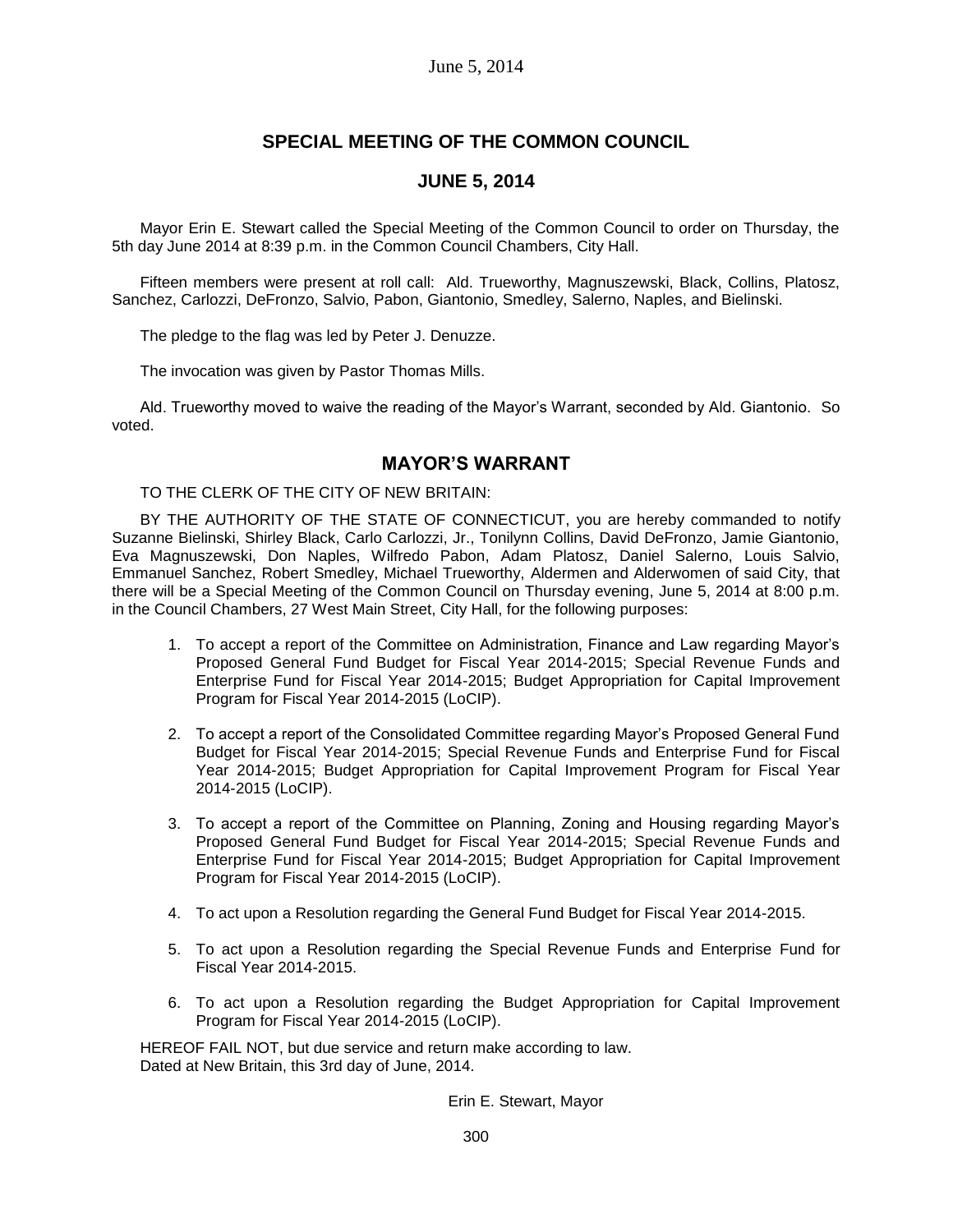## **REPORT OF COMMITTEE ON ADMINISTRATION, FINANCE AND LAW**

- **32690-2 RE: PROPOSED GENERAL FUND BUDGET FOR FISCAL YEAR 2014-2015 SPECIAL REVENUE FUNDS AND ENTERPRISE FUND FOR FISCAL YEAR 2014-2015 CAPITAL IMPROVEMENT PROGRAM FOR FISCAL YEAR 2014-2015 (LOCIP)**
- **32691-2 RE: PROPOSED GENERAL FUND BUDGET FOR FISCAL YEAR 2014-2015 SPECIAL REVENUE FUNDS AND ENTERPRISE FUND FOR FISCAL YEAR 2014-2015 CAPITAL IMPROVEMENT PROGRAM FOR FISCAL YEAR 2014-2015 (LOCIP)**
- **32692-2 RE: PROPOSED GENERAL FUND BUDGET FOR FISCAL YEAR 2014-2015 SPECIAL REVENUE FUNDS AND ENTERPRISE FUND FOR FISCAL YEAR 2014-2015 CAPITAL IMPROVEMENT PROGRAM FOR FISCAL YEAR 2014-2015 (LOCIP)**

To Her Honor, the Mayor, and the Common Council of the City of New Britain: the undersigned beg leave to report the following:

The Common Council Committee on Administration, Finance and Law at a special meeting held on Thursday evening, May 29, 2014 at 8:00 p.m. in the Council Chambers to which was referred the matter of the following: Item #32690-1, 32691-1, 32692-1 – Budget for Fiscal Year 2014-2015 respectfully begs leave to recommend that the following resolution be referred back to the Common Council with a neutral recommendation.

> Alderman David DeFronzo **Chair**

Ald. Trueworthy moved to accept, seconded by Ald. Giantonio. So voted. Approved June 6, 2014 by Mayor Erin E. Stewart.

# **REPORT OF CONSOLIDATED COMMITTEE**

- **32690-3 RE: MAYOR'S PROPOSED GENERAL FUND BUDGET FOR FISCAL YEAR 2014-2015 SPECIAL REVENUE FUNDS AND ENTERPRISE FUND FOR FISCAL YEAR 2014- 2015 CAPITAL IMPROVEMENT PROGRAM FOR FISCAL YEAR 2014-2015 (LOCIP)**
- **32691-3 RE: MAYOR'S PROPOSED GENERAL FUND BUDGET FOR FISCAL YEAR 2014-2015 SPECIAL REVENUE FUNDS AND ENTERPRISE FUND FOR FISCAL YEAR 2014- 2015 CAPITAL IMPROVEMENT PROGRAM FOR FISCAL YEAR 2014-2015 (LOCIP)**
- **32692-3 RE: MAYOR'S PROPOSED GENERAL FUND BUDGET FOR FISCAL YEAR 2014-2015 SPECIAL REVENUE FUNDS AND ENTERPRISE FUND FOR FISCAL YEAR 2014- 2015 CAPITAL IMPROVEMENT PROGRAM FOR FISCAL YEAR 2014-2015 (LOCIP)**

To Her Honor, the Mayor, and the Common Council of the City of New Britain: the undersigned beg leave to report the following:

The Consolidated Committee of the Common Council at a special meeting held on Thursday evening, May 29, 2014 at 6:30 p.m. in the Council Chambers to which was referred the matter of the following: Item #32690-1, 32691-1, 32692-1 – Budget for Fiscal Year 2014-2015 respectfully begs leave to recommend that the following resolution be referred back to the Common Council with a neutral recommendation.

> Alderman Emmanuel Sanchez **Chair**

Ald. Trueworthy moved to accept, seconded by Ald. Giantonio. So voted. Approved June 6, 2014 by Mayor Erin E. Stewart.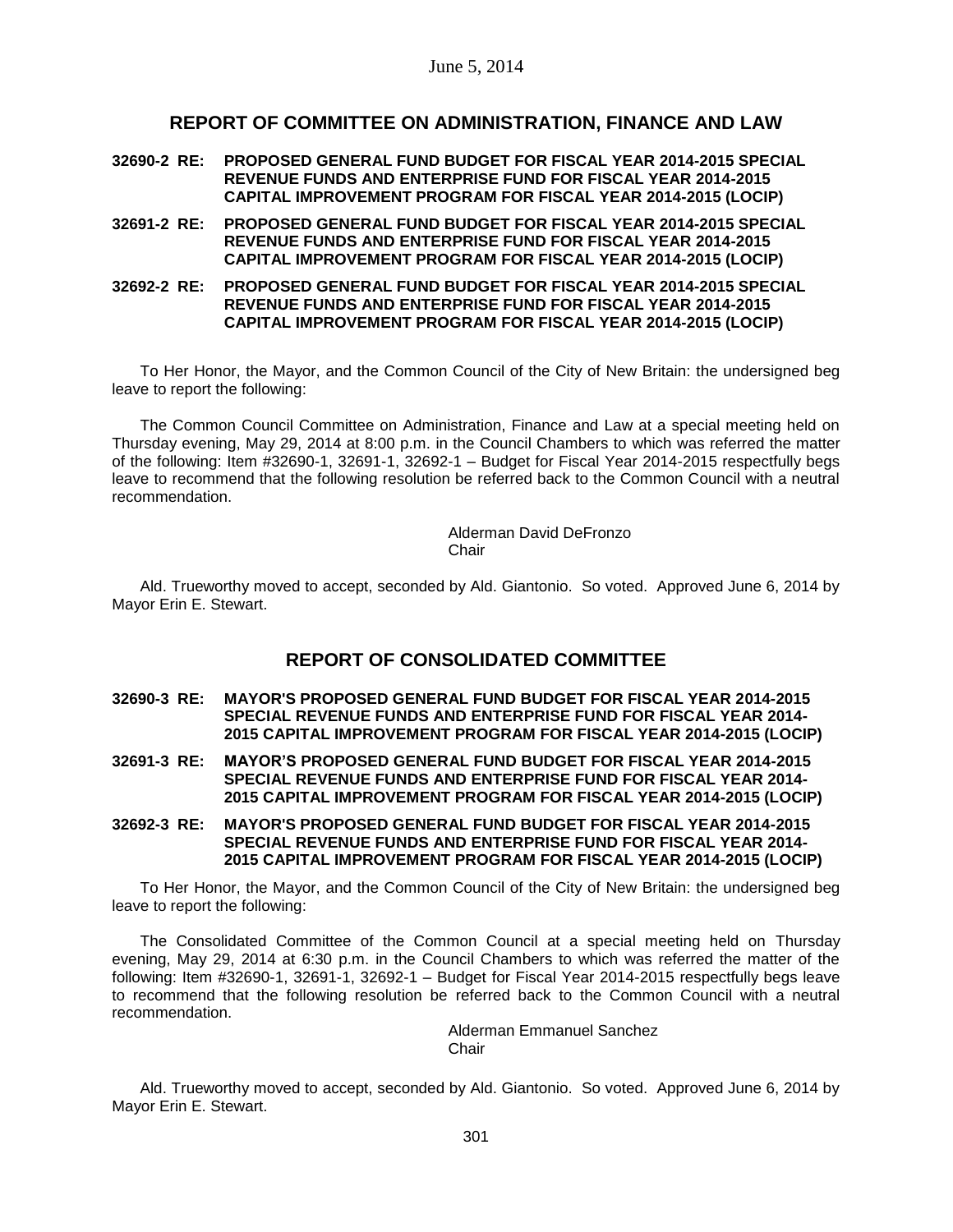### **REPORT OF COMMITTEE ON PLANNING, ZONING AND HOUSING**

**32690-4 RE: MAYOR'S PROPOSED GENERAL FUND BUDGET FOR FISCAL YEAR 2014-2015 SPECIAL REVENUE FUNDS AND ENTERPRISE FUND FOR FISCAL YEAR 2014- 2015 CAPITAL IMPROVEMENT PROGRAM FOR FISCAL YEAR 2014-2015 (LOCIP)**

- **32691-4 RE: MAYOR'S PROPOSED GENERAL FUND BUDGET FOR FISCAL YEAR 2014-2015 SPECIAL REVENUE FUNDS AND ENTERPRISE FUND FOR FISCAL YEAR 2014- 2015 CAPITAL IMPROVEMENT PROGRAM FOR FISCAL YEAR 2014-2015 (LOCIP)**
- **32692-4 RE: MAYOR'S PROPOSED GENERAL FUND BUDGET FOR FISCAL YEAR 2014-2015 SPECIAL REVENUE FUNDS AND ENTERPRISE FUND FOR FISCAL YEAR 2014- 2015 CAPITAL IMPROVEMENT PROGRAM FOR FISCAL YEAR 2014-2015 (LOCIP)**

To Her Honor, the Mayor, and the Common Council of the City of New Britain: the undersigned beg leave to report the following:

The Common Council Committee on Planning, Zoning and Housing at a special meeting held on Tuesday evening, June 3, 2014 at 7:00 p.m. in the Council Chambers to which was referred the matter of the following: Item #32690-1, 32691-1, 32692-1 – Budget for Fiscal Year 2014-2015 respectfully begs leave to recommend that the following resolution be referred back to the Common Council with a neutral recommendation.

> Alderman Carlo Carlozzi, Jr. Chair

Ald. Trueworthy moved to accept, seconded by Ald. Carlozzi. So voted. Approved June 6, 2014 by Mayor Erin E. Stewart.

## **RESOLUTIONS**

### **32690-5 RE: GENERAL FUND BUDGET FOR FISCAL YEAR ENDING JUNE 30, 2015**

To Her Honor, the Mayor, and the Common Council of the City of New Britain: the undersigned beg leave to recommend the adoption of the following:

RESOLVED, by the Common Council of the City of New Britain, upon recommendation of the Mayor, the attached estimates of revenue and expenditures, as amended by the Common Council, with all supporting data be the same as hereby made, and for the purpose of meeting said appropriation, a tax of 49.00 mills on the dollar be computed on the basis of a collection rate of 96.10% and the same is hereby laid on the Grand List of October 1, 2013 on all rateable estates and property within the limits of the City of New Britain liable to taxation, and be it further

RESOLVED, that all city taxes for the fiscal year ending June 30, 2015 excluding motor vehicle and personal property which shall be paid on July 1, 2014 and real property taxes shall be due and payable in equal semi-annual installments on the first day of July 2014 and the first day of January 2015 except that any tax of less than Two-Hundred dollars shall be due and payable in full on the first day of July 2014.

If any installments of such tax shall not be paid on or before the first business day of the month next succeeding that in which it shall be due and payable, such installment shall immediately become delinquent and shall be subject to interest at the rate and manner provided in the general statutes. Any taxpayer may pay the total amount of any such tax at the time when the first installment shall be payable and nothing herein shall preclude the payment of the January 1, 2014 installment prior to said 1st due date.

> Alderman Jamie Giantonio Assistant Minority Leader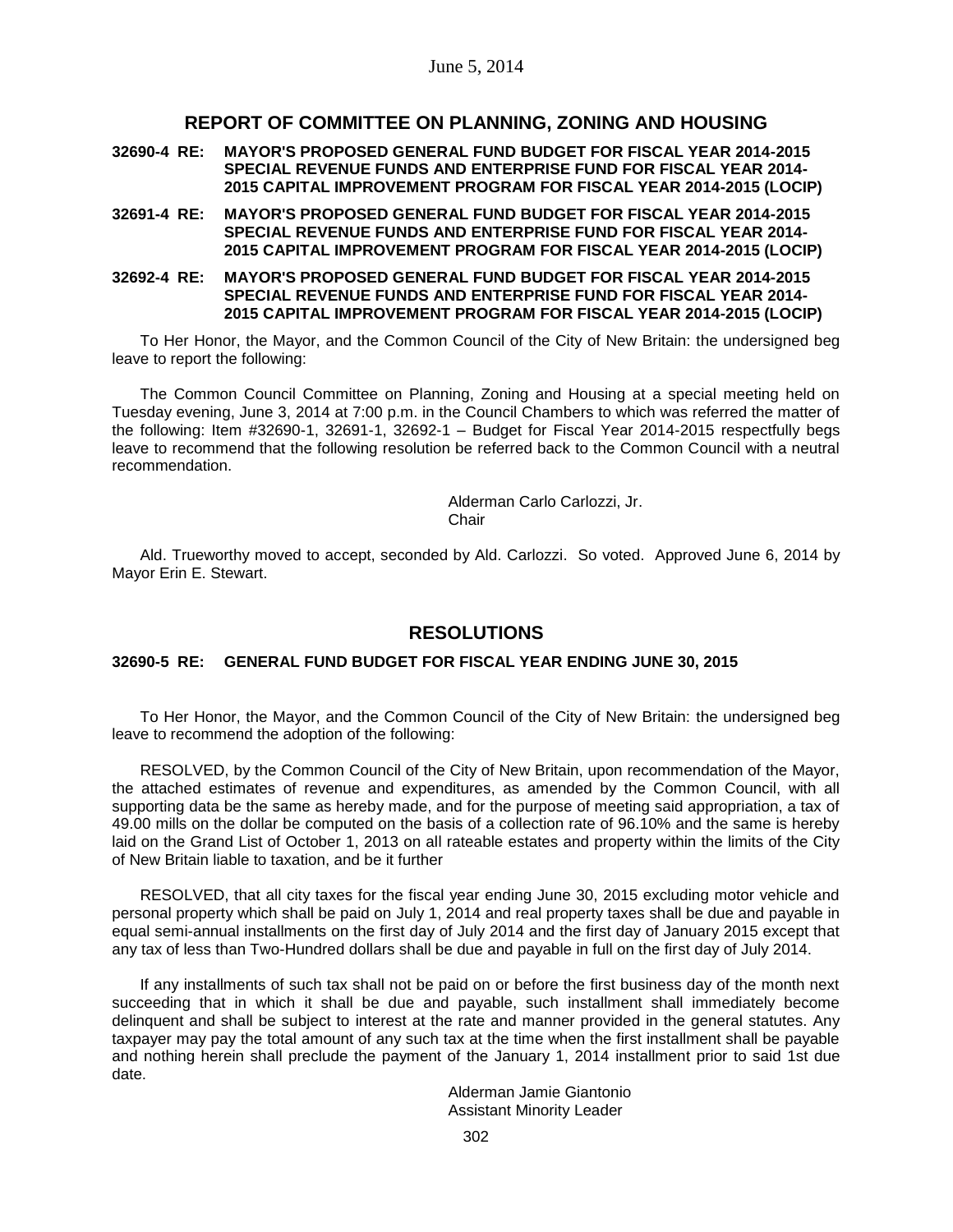### June 5, 2014

Ald. Giantonio moved to accept and adopt, seconded by Ald. Pabon. Ald. Giantonio moved to amend by changing 25 items as presented by the Finance Dept. that will be incorporated into the final budget. Amendment seconded by Ald. Pabon. Amendment carried by voice vote. Ald. Collins moved to further amend by proposing that a supplemental bill be sent out with a flat fee of \$225.00 for the number of active water meters we have in the City, seconded by Ald. Trueworthy. Amendment defeated by voice vote. Roll call vote on resolution as amended once – 10 in favor, 5 opposed. IN FAVOR: Ald. Trueworthy, Sanchez, Carlozzi, Salvio, Pabon, Giantonio, Smedley, Salerno, Naples and Bielinski. OPPOSED: Ald. Magnuszewski, Black, Collins, Platosz and DeFronzo. Approved June 5, 2014 by Mayor Erin E. Stewart.

### **32691-5 RE: SPECIAL FUNDS BUDGET AND ENTERPRISE FUND BUDGET FOR FISCAL YEAR ENDING JUNE 30, 2015**

To Her Honor, the Mayor, and the Common Council of the City of New Britain: the undersigned beg leave to recommend the adoption of the following:

RESOLVED, The Common Council of the City of New Britain, upon recommendation of the Mayor, as amended by the Common Council, estimates that the attached listing of income and expenditures for each Special Revenue and Enterprise Fund, as further amended by the Common Council, be adopted for the Fiscal Year 2014-2015 as follows:

#### Special Revenue Funds

| Stanley Golf Course Operating Fund #201     | \$2,067,363 |
|---------------------------------------------|-------------|
| Chesley Cell Towers #203                    | 25,000      |
| Cemetery Operating Fund #204                | 489,718     |
| Dog Fund #205                               | 174,664     |
| Sewer Operating Fund #208                   | 8,528,587   |
| Youth Service Bureau #278                   | 154,184     |
| Donations Account #283                      | 80,000      |
| Terrific Toys Program #284                  | 15,800      |
| <b>BOE Medical Self Insurance Fund #701</b> | 24,446,245  |
| City Medical Self Insurance Fund #702       | 10,533,424  |
| W/C Self Insurance Fund #703                | 2,633,520   |
| Liability Insurance Fund #704               | 174,750     |
|                                             |             |

#### Enterprise Funds

Water Department  $$13,402,310$ 

Alderman Jamie Giantonio Assistant Minority Leader

Ald. Giantonio moved to accept and adopt, seconded by Ald. Pabon. Ald. Giantonio moved to amend by presenting a new resolution reflecting the changes that came back from Committees, seconded by Ald. Trueworthy. Amendment carried by voice vote. Roll call vote on resolution as amended once – All members voted in favor. Approved June 6, 2014 by Mayor Erin E. Stewart.

#### **32692-5 RE: CAPITAL IMPROVEMENT PROGRAM BUDGET FOR FISCAL YEAR 2014-2015 (LOCIP)**

To Her Honor, the Mayor, and the Common Council of the City of New Britain: the undersigned beg leave to recommend the adoption of the following:

#### RESOLUTION SUMMARY

Article XI of the Charter of the City of New Britain requires the Mayor to present to the Common Council a "Mayor's Proposed Capital Projects Budget". The Capital Projects Budget includes a listing of